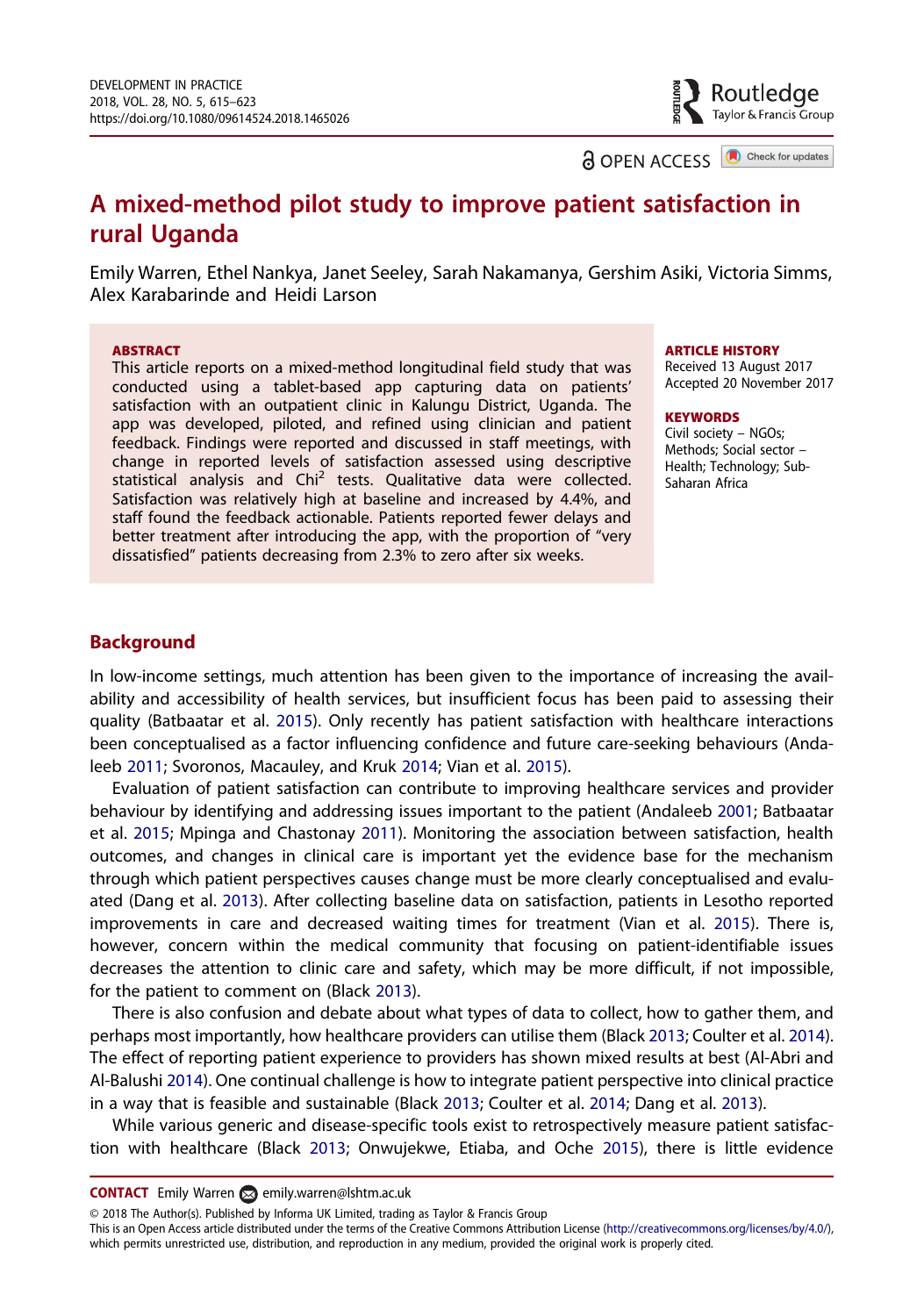capturing patients' level of satisfaction immediately after their visit, in an easy to access location and in a spontaneous manner. Unlike exit interviews or questionnaires, which require more reflection and recall, capturing a "fast" real-time response has not been studied before in healthcare settings in lowincome countries (Kahneman 2011). This rapid method of collecting feedback may allow greater validity than traditional measures because of the high response rate, as well as being anonymous and responses being less inhibited than may occur in an exit interview. Feedback can also connect back to the clinic processes quickly to alert staff to issues like stock-outs.

Patient satisfaction is, however, only one element of good-quality health care. In Donabedian's text, quality is broken down into three main domains: structure, process, and outcome (Donabedian 1988). The tool developed for this study focuses on the interpersonal aspects of process and on the structural component of patient satisfaction.

We hypothesised that immediate, patient-initiated, anonymous feedback using an app may capture candid sentiments about patients' satisfaction with a clinic visit. We predicted that regular updates on performance would motivate healthcare providers to improve care, and thereby improve patient satisfaction.

The study had four main objectives:

- 1) To develop a tool which could capture patient satisfaction upon leaving a clinic with a feedback loop to staff.
- 2) To capture patients' satisfaction immediately upon leaving the clinic.
- 3) To evaluate change in levels of satisfaction over time and explore if the app was perceived to influence patient satisfaction or healthcare provider behaviour.
- 4) To capture staff and patients' feelings and opinions on the usefulness of the app.

### **Methods**

The mixed-method longitudinal field study was conducted in three main stages: development, refinement, and piloting. Data collected during these phases included feedback from staff at consultation meetings, the patient satisfaction (PS) app, participant observations, and focus group discussions (FGDs) with healthcare workers and patients. Discussions with staff, field notes during piloting, and FGDs generated qualitative data, while the app generated quantitative data.

Ethical approval: This study was approved by the Uganda Virus Research Institute Research Ethics Committee and the Uganda National Council for Science and Technology.

Study site and population: The study was conducted at an outpatient primary healthcare clinic attached to a research organisation study site in Kalungu district of central Uganda. The clinic offers services for maternal and child health, malaria, certain common chronic diseases like hypertension, among other primary care needs. Approximately 20,000 people living in the surrounding area are eligible for free healthcare. The site, situated 40 kilometres from Masaka, the closest town, is rural and most residents in the area earn an income through the production and sale of agriculture produce and small-scale trade.

Development: The study team originally planned on collecting data on satisfaction with care received in a clinic and the type of sexual and reproductive health services that people wanted and could access. In early discussions with staff, it became clear that patients would be hesitant to provide personal information on tablets, to which they were unaccustomed. Therefore, rather than ask for detailed information about demographics, health interventions, and potentially stigmatising data on disease status, the study team decided that the tool and pilot phase of the research should be used to create familiarity with the tablets and the app and build trust within the community. In order to build confidence and encourage its use, the app was kept brief. By prioritising patient trust over collecting more detailed and robust data, we knowingly limited our ability to adjust for bias and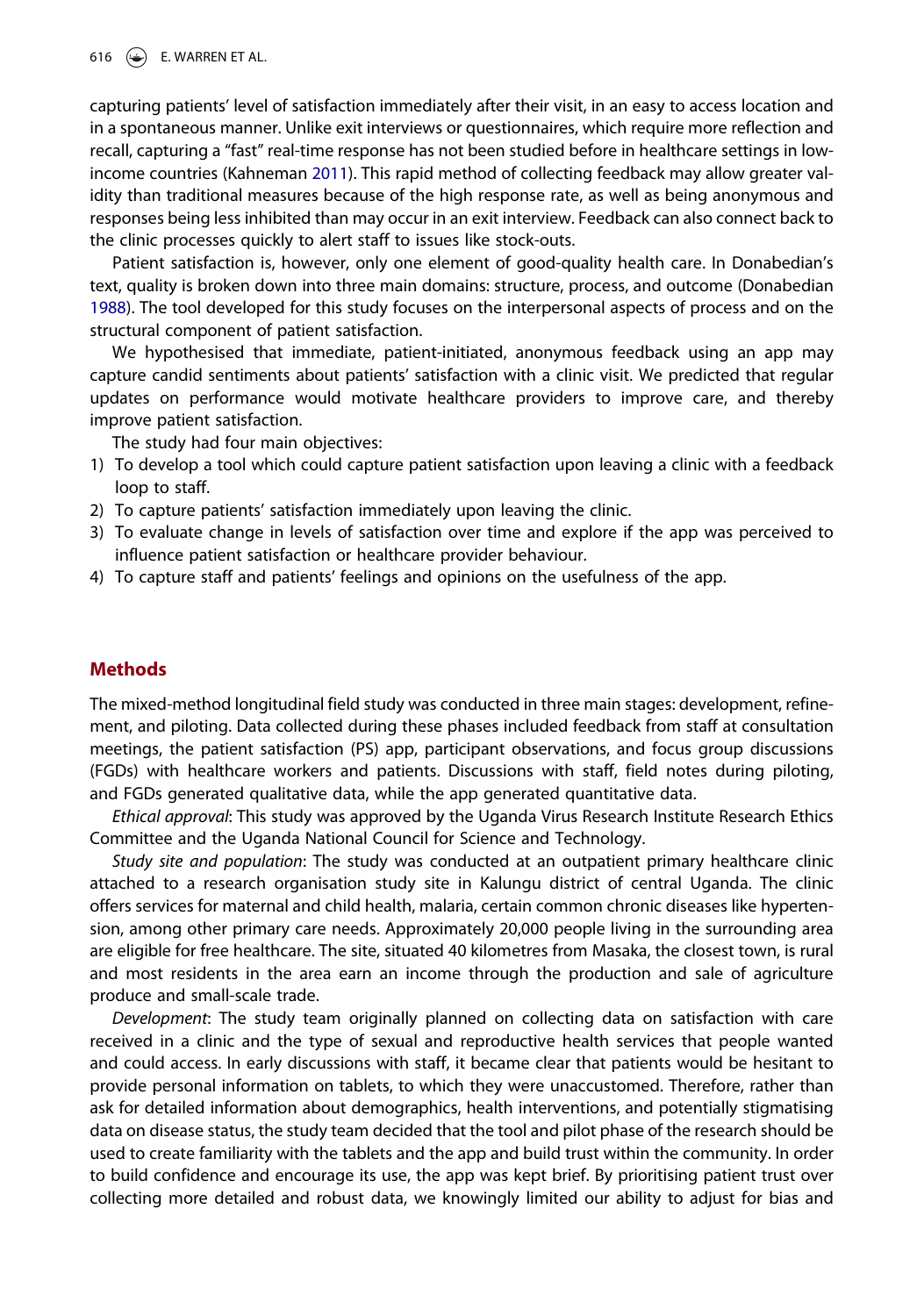confounders. However, given that this was a pilot study intended to gauge the feasibility and acceptance of novel technology, patient confidence was paramount.

Original tool: The app was constructed in two parts. Patients first select their overall level of satisfaction on a four-point scale ranging from "very satisfied" to "very dissatisfied". A neutral option was not given because their positive or negative response directed them to follow-up questions. Depending on their answer, patients were taken through a pre-determined list of explanations as to why their visit was either satisfying or dissatisfying. For each item, patients indicate whether they agree or disagree. See Table 1 for the list of reasons for satisfaction or dissatisfaction with their clinic visit.

Refinement: A Ugandan research assistant went to the clinic to get feedback from the clinic staff and patients. Before introducing the concept and draft of the app to the staff, she met with a clinic leader who advised that illiteracy and lack of exposure to technology in the area would be an obstacle. He also advised that to be acceptable to both staff and patients, confidentiality would need to be emphasised. He predicted that staff may feel they were being professionally evaluated and that patient would have concerns that their feedback would be reported to their clinician.

Seventeen staff members attended the meeting where the app was introduced and demonstrated. A social scientist took meeting minutes. A reoccurring concern was that staff felt they personally might be negatively assessed if the clinic is running late, which is reflective of clinic processes more than their professional skill or efficiency. It was reiterated that the study was trying to assess whether providing feedback can improve satisfaction, not to evaluate staff. They also suggest that questions be open-ended. The research team was unable to accommodate this suggestion due to low literacy among service users and technological limitations. While it may have been possible in a research setting, it would not have been a feasible or reproducible tool that clinics in lowincome settings with limited human or technological resources could have implemented. Staff also suggested that people would not know how to use a tablet and that there should be demonstrations each day.

The list of reasons for (dis)satisfaction was supplemented based on discussions with staff. Originally, the four-point scale was intended to be presented using emoticons on a smile to frown continuum. Patients reported that the big ("very satisfied") smile was perceived as being sarcastic. Therefore, the clearest representations of satisfaction were determined to be a " $\sqrt{\sqrt{''}}$ , " $\sqrt{''}$ , "x", "xx" scale, changing colours from green ("very satisfied") to red ("very dissatisfied").

Piloting: Many suggestions were taken on board and changes made. An instructional DVD was made and played in the waiting room to familiarise patients with the tool. To ensure that low-literate people were included, a local language audio recording of all answers was produced and headphones provided. The app was loaded onto six tablets; five were mounted in a tent for people to use as they exited the clinic and one was used for demonstrations. The tablets were spaced apart to increase respondents' privacy. A social scientist was stationed in the tent and available to assist when needed. Patients were invited to give feedback after each clinic visit so some people provided feedback more than once. Any comments, questions, or concerns were written down for later analysis and study and app improvement.

All adult patients were eligible to use the app, as were children attending appointments independently. Parents or guardians who brought sick children into the clinic responded based on their satisfaction with how they and their child were treated. No demographic or identifying information was collected. Figure 1 is a screenshot of the first question on the app, which was deemed as most appropriate in the pre-test, and was well-understood with the accompanying local language voice-over.

Each Monday the research team emailed all clinical staff the results from the preceding week. Each email reminded staff about the study, reported how many people gave feedback, the levels of reported satisfaction, and gave two pie charts breaking down the reasons for satisfaction and dissatisfaction. The emails narratively summarised the two issues receiving the best and most critical feedback. Every other week, staff held meetings to discuss the feedback and decide what could be done to address concerns. Staff also posed questions to the research team for how they wanted the data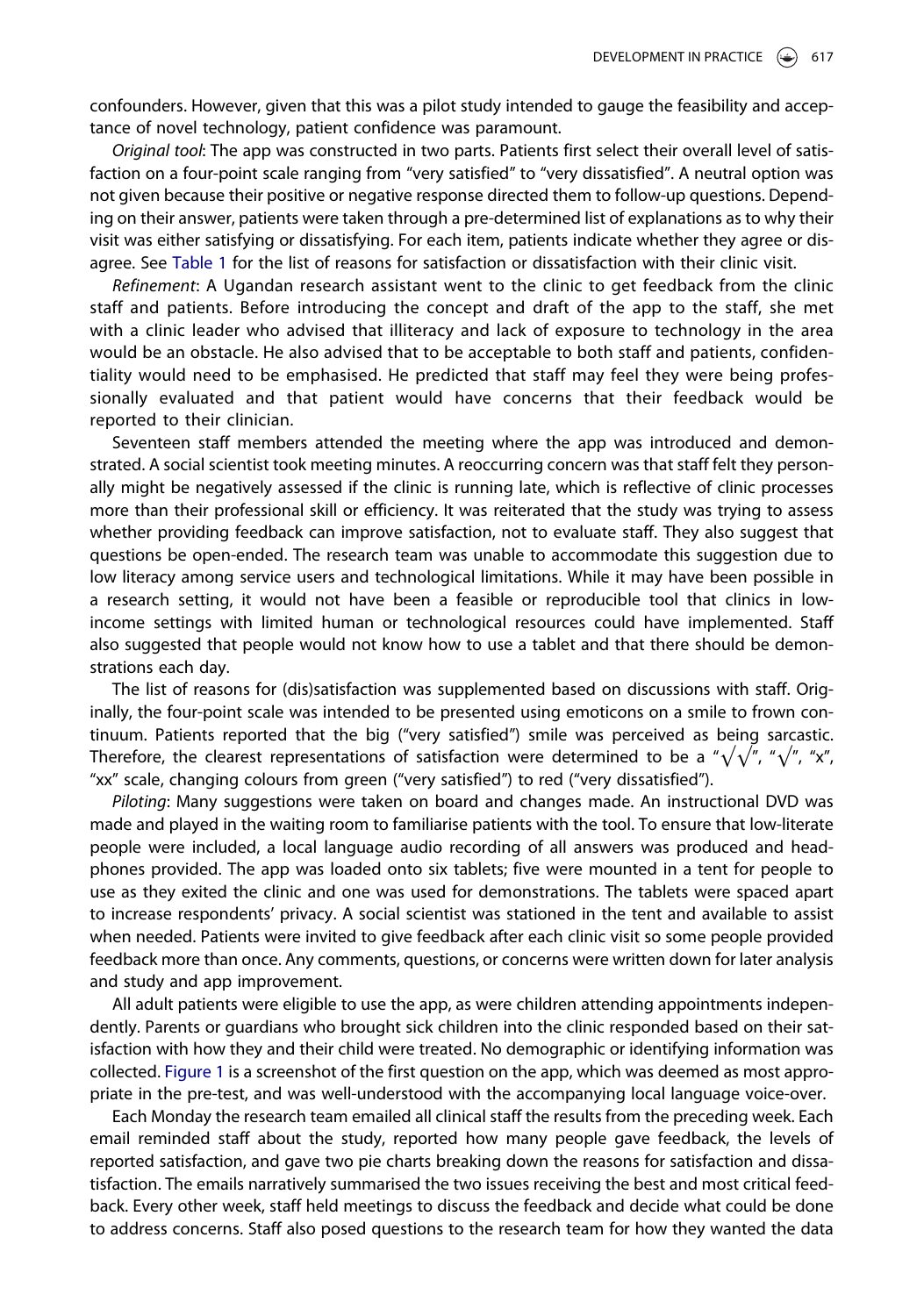

Figure 1. Screenshot of the patient satisfaction app.

|                          |                      | Table 1. Reasons for satisfaction/dissatisfaction. |
|--------------------------|----------------------|----------------------------------------------------|
| $\overline{\phantom{0}}$ | $\sim$ $\sim$ $\sim$ |                                                    |

| Reasons for satisfaction                                                                                                              | Reasons for dissatisfaction                                                                                                                                                                                                                                                                 |  |  |
|---------------------------------------------------------------------------------------------------------------------------------------|---------------------------------------------------------------------------------------------------------------------------------------------------------------------------------------------------------------------------------------------------------------------------------------------|--|--|
| $\bullet$   got more than I came for<br>• Doctor/nurse was on time<br>• I was able to talk about my problems<br>• I got what I needed | • The doctor/nurse/clinic did not have what I needed<br>• Doctor/nurse was late<br>• The doctor/nurse was dismissive of my concerns<br>• I did not feel listened to<br>• I did not have time to explain my problems<br>• I am not sure the information I provided will be kept confidential |  |  |

interrogated in order to help understand which factors may have contributed to variable levels of satisfaction. The social scientist took detailed field notes during these meetings and sent summaries to the team for later analysis.

Following the completion of the study three focus group discussions were held: one each with female, male, and clinic staff, with eight, six, and five people, respectively.

Quantitative data and analysis: All quantitative data collected during the pilot using the app were exported to an Excel spreadsheet and analysed using STATA v14. A descriptive analysis was performed to include frequencies. Chi<sup>2</sup> tests were used to compare categorical variables (time of day and satisfaction scores) where appropriate. A statistically significant result was present if  $p < 0.05$ .

The primary outcome was change in reported patient satisfaction level over time. It is an ordinal variable, scored "very satisfied", "satisfied", "dissatisfied", or "very dissatisfied". As baseline satisfaction was high, when multivariate analysis was conducted the variable was recoded as binary; "very satisfied" was kept as one category while the others were combined. To measure the association between the dependent binary variable, satisfaction score (very positive or not very positive) and independent variables (number of days, time of day), logistic regression was used for both univariate and multivariate analysis.

Qualitative data collection and analysis: Qualitative data were analysed by hand using a coding framework and explored the usability of the PS app and the tablets, and whether patients and staff believed the tool helped to improve quality of care.

### **Results**

In all, 1,904 patients started to use the PS app. Sixteen (0.8%) did not finish it, leaving 1,888 complete responses to analyse from the six weeks. Over time, the proportion of patients who were "very satisfied" increased from 72% in week one to 76.4% in week six. The proportion of "very dissatisfied" decreased from 2.3% in week one to 0% in week six (Figure 2).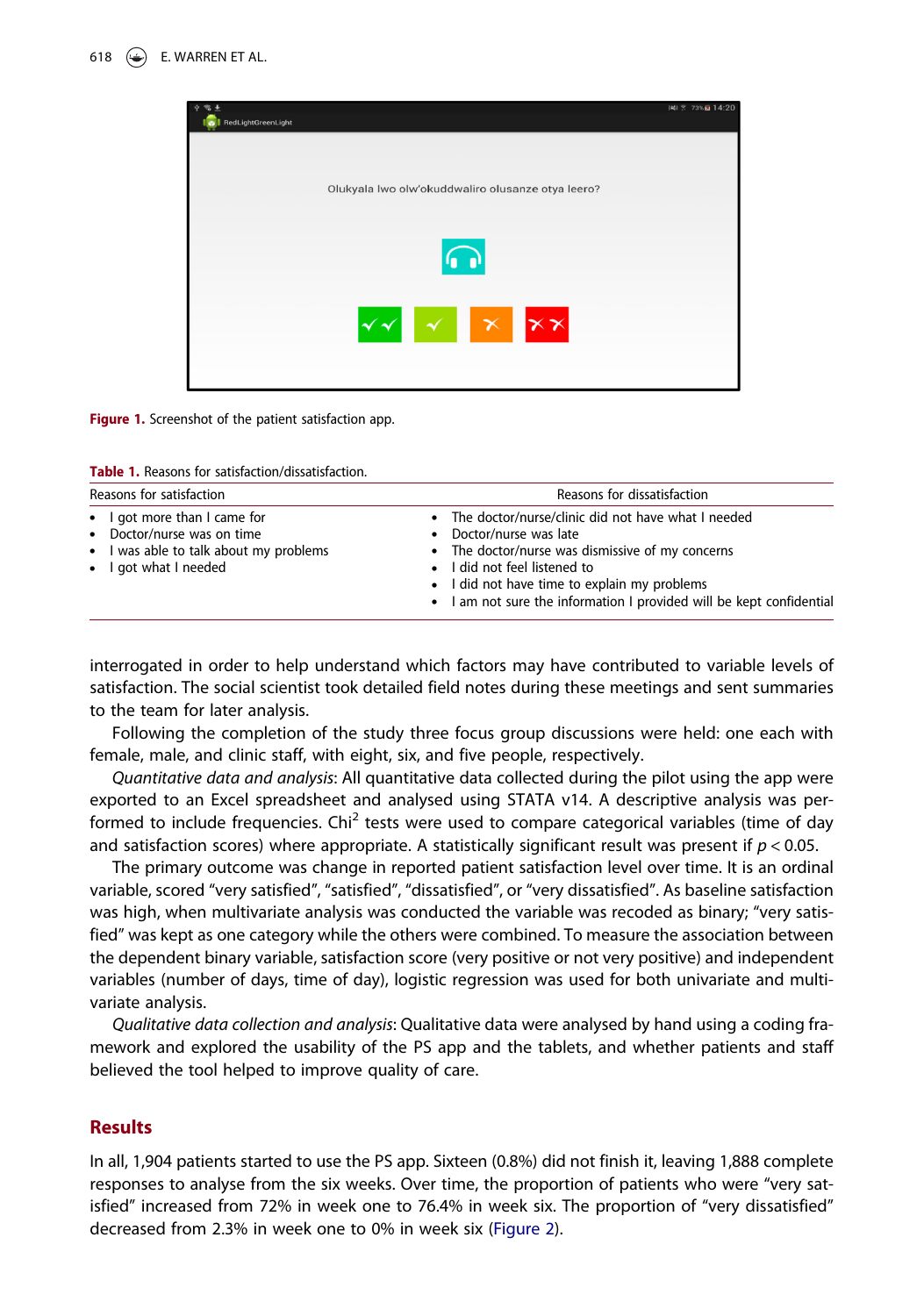

# **Satisfaction scores by day**



Over time, the odds of being "very satisfied" increased after adjusting for completing the app before or after 12 noon (Table 2). The increased odds of satisfaction as a result of change in one day are small, and the confidence interval for the odds ratio expressed to two decimal places includes 1.00. However, these results are unlikely to have occurred by chance, as the confidence interval is very narrow and the p-value is low (0.032). Time of day was included in the model because the proportion of very satisfied scores was significantly lower after 12 noon (chi<sup>2</sup> = 8.08,  $p = 0.004$ ). Typically, patients arrive early in the morning and wait to be seen. Patients who completed the app in the afternoon were less likely to be "very satisfied". According to the predictions estimated by the logistic regression model, the probability of being very satisfied increased linearly over time from 73% at day 0 to 79.8% at day 39.

The frequency of reasons for satisfaction over time are shown in Figure 3. The biggest increase was in the response "I got more than I came for", especially in week six.

The PS app was sufficiently robust and sensitive to detect systemic challenges within the clinic. For example, when certain blood pressure medicines were unavailable in week four, patient dissatisfaction with "they didn't have what I needed" rose (Figure 4).

Staff perspectives: Prior to the study there was no system in place for patients to express their feelings and for staff to receive feedback. When patients gave feedback informally, staff felt the comments were unfair, attacking, personal in nature, or groundless. The staff valued and enjoyed the systematic and clinic-level feedback provided by the app and appreciated that they were able to understand better what patients wanted without being personally identified.

Through the feedback meetings with staff, problems and potential solutions were discussed, including introducing a patient triage system and better use of medical records. The PS app also encouraged discussions about stigma, particularly related to disease status and people's fear of being identified as being HIV-positive by other patients or clinicians in their community.

The wording on some of the responses was felt to require further clarification. For example, staff wanted to know what was meant by "staff was late" as there are no set appointment times. They also

| <b>Table 2.</b> Result of logistic regression model of binary satisfaction score adjusted<br>for morning/afternoon. |                     |       |       |  |  |  |
|---------------------------------------------------------------------------------------------------------------------|---------------------|-------|-------|--|--|--|
| Variable                                                                                                            | Odds ratio (95% CI) | SΕ    |       |  |  |  |
| Day                                                                                                                 | $1.01(1.00-1.02)$   | 0.005 | 0.032 |  |  |  |
|                                                                                                                     |                     |       |       |  |  |  |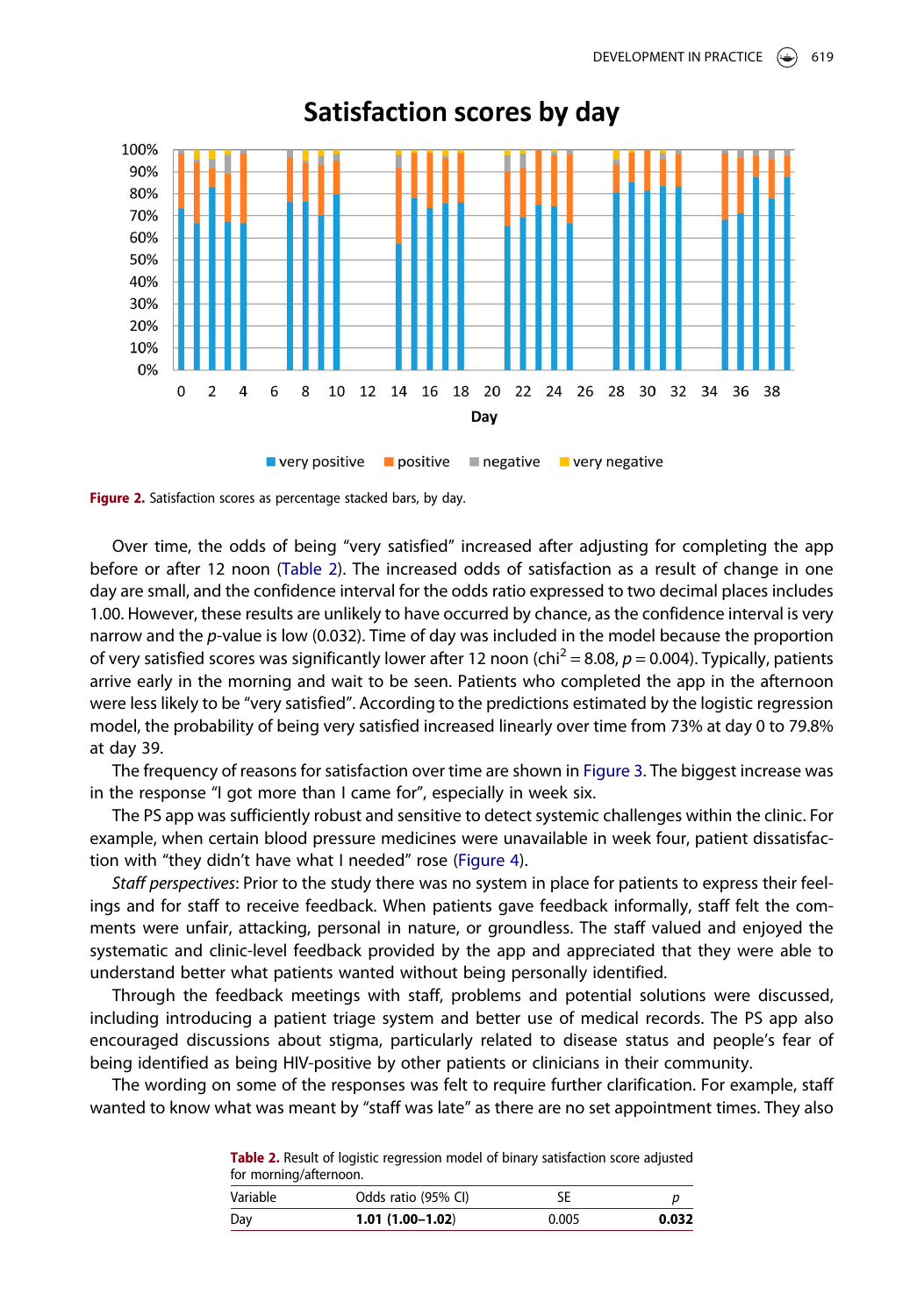

# Reasons for satisfaction (% of satisfied)

Figure 3. Reasons for satisfaction by week, as percentage of all participants.



# Prevalence of negative scores by week

Figure 4. Reasons for dissatisfaction by week, as percentage of all participants.

wanted to know how patients interpreted "I did not get what I came for". Despite assurances, staff were concerned they were being evaluated negatively for not being able to distribute medicines which were out of stock.

Patient perspectives: In both FGDs, patients were very enthusiastic about the app and encouraged others to participate in the study and provide honest feedback. They valued the tool for differing reasons: some liked being able to show their appreciation of receiving healthcare, while others felt empowered by having a mechanism to air grievances. The primary perceived benefits included feeling increasingly in control, decrease in delays, and faster service at medicine dispensing.

A few people who had had negative experiences and consequently no longer came to the clinic were drawn back into care. One man in a focus group said: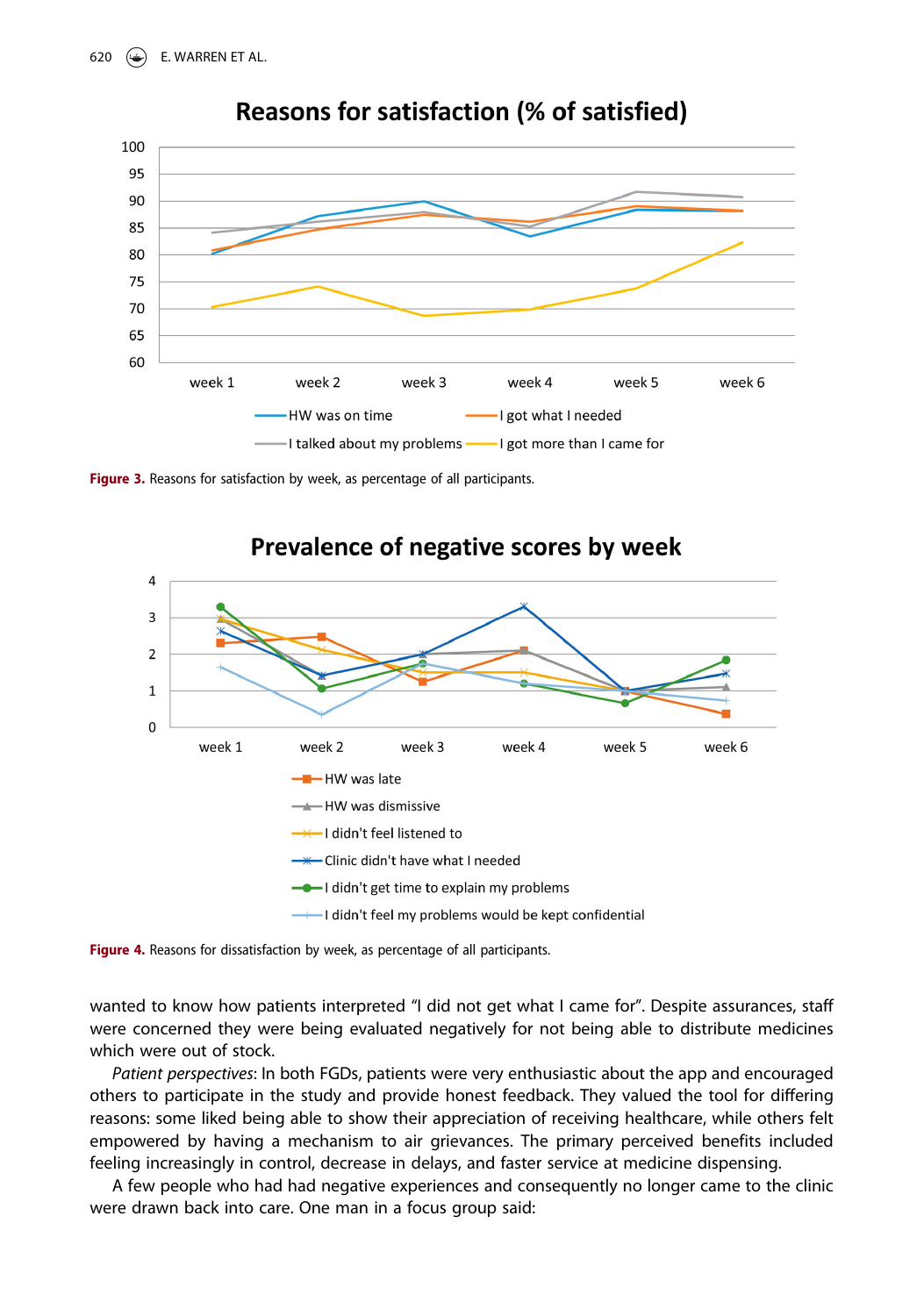"My paternal grandmother had stopped coming to the clinic because of the too much delay that is here and she hated spending the whole day at the clinic. She stopped coming, yet she was on treatment for hypertension. But when she heard about the computers, she asked us to bring her for treatment because of the computer, because she now sees that there is immediate attention and speed. The level of customer care is now high."

One woman reported to a focus group that she had drawn pictures of the tablet and app and explained how it worked to her neighbours. Those who participated valued the tool and made numerous requests to see it expanded to other services and clinics, particularly public government-run clinics where the quality is perceived to be particularly low.

### **Discussion**

Despite its importance, there is no unified body of scholarship on health provider accountability (Berlan and Shiffman 2012). Through our qualitative data, we can begin to understand potential mechanisms through which providing and receiving feedback may influence provider behaviour and patient satisfaction. This is particularly important when fiscal incentives are impossible or unsustainable. One mechanism could be simple sensitisation to the patient's experience. Because the PS app asked reasons why a visit was satisfying or dissatisfying, the feedback was actionable and directive. When issues raised laid within the purview of management, the app elucidated which clinic-wide processes, like triage and medication re-ordering, needed to be assessed. Another possible mechanism by which satisfaction may have improved was through providing a forum to discuss broader issues, like stigma. These solutions may be more sustainable than those imposed from outside, as they were generated by the staff with resources available to them.

In this study, we could show that collecting feedback from patients and reporting it to staff was associated with increased patient satisfaction. Baseline satisfaction was high and so it was difficult to show substantial improvements over time. As Berlan and Shiffman show in their review of provider accountability in developing countries, NGOs, like where this study was conducted, are generally more focused than government clinics on improving equitable access to the poor (Berlan and Shiffman 2012). We would expect a larger improvement at a government clinic where baseline levels of satisfaction may be lower, assuming comparable levels of staff motivation and buy-in. In a review of private and public ambulatory care in low- and middle-income countries, private care (non-government provided care, whether for profit or not), patients indicated better communication, listening, access to services, and respectful treatment in private centres. This is important, as patients are more likely to return for care to places where they felt they were treated well. This has long-term implications as low- and middle-income countries have a greater burden of non-communicable disease which require more consistent contact with health services (Berendes et al. 2011). Local government officials have also approached the clinic where this research was conducted asking to use the app in government-run health facilities.

There were originally concerns expressed by both patients and staff that many people would use the app to falsely accuse health workers of maltreatment. While some patients did want to be able to specify who they saw, it was often in order to express gratitude. There was also the sense that the app was exclusively about evaluating staff and not the clinic itself. Some patients felt it was unfair to "blame" staff for not dispensing medicine that was unavailable at the time. It may be important in future iterations, to de-emphasise the role of staff and ask people to evaluate their visit more broadly to be able to improve a spectrum on influences on the clinic experience, including structural and procedural issues.

There are multiple sources of potential bias in this study. First, in order to minimise barriers to participation we did not collect demographic or health-related data. However, given the research activity at the site, including a longitudinal population cohort, the overall demographic and health status of the population is known. Second, it is possible that the high levels of satisfaction observed were influenced by a social desirably bias and respondents not wanting to appear ungrateful to the people who care for them (Bernhart et al. 1999). Third, we are unable to report on the percentage of clinic attendees who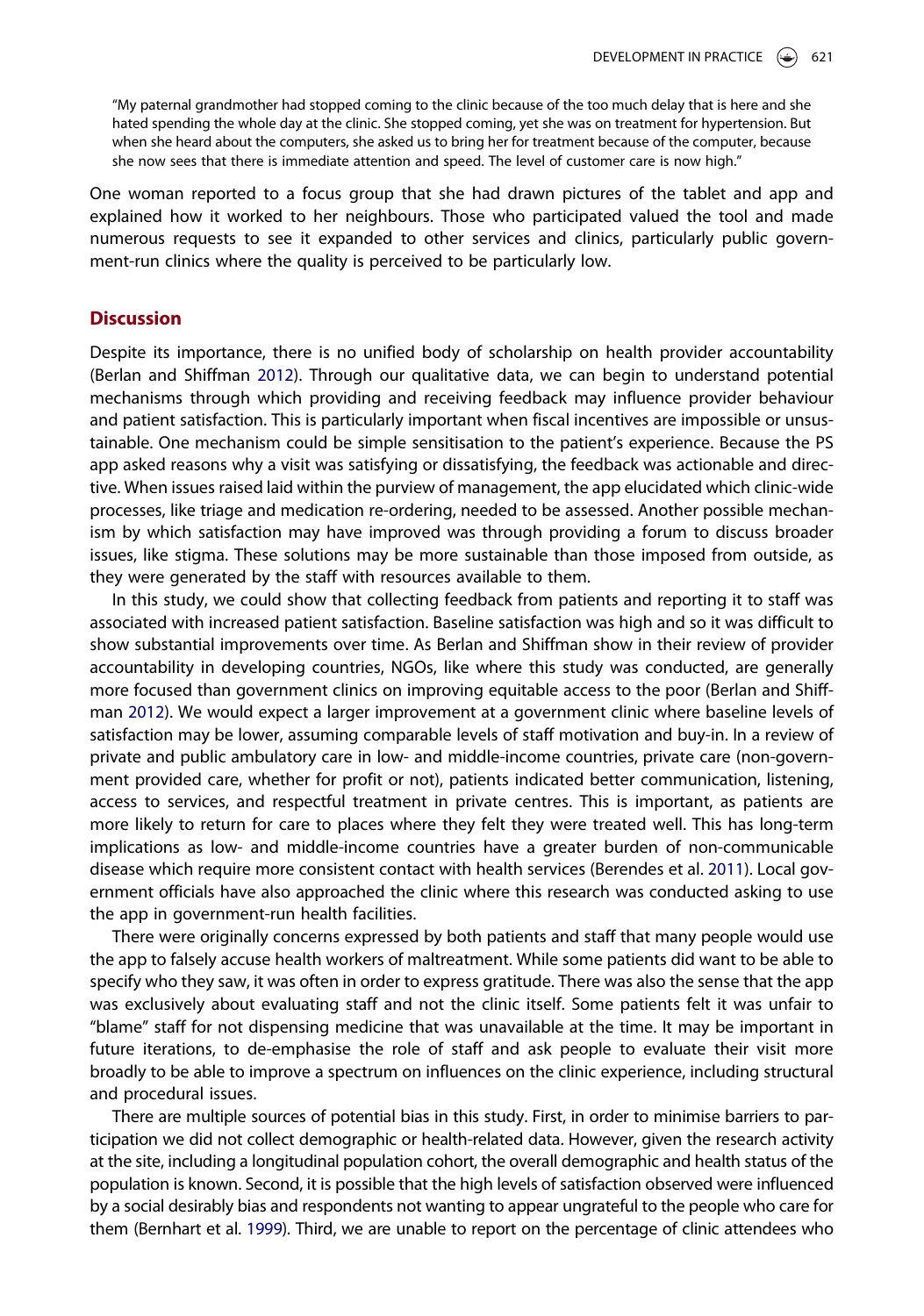refused to use the app each day as the clinic does not maintain attendance records. However, by placing the tablets by the clinic exit and having a social scientist stationed there throughout each day, we can report that acceptability was high and overall refusals were low and decreased over the duration of the study. Finally, bias may have arisen from the most ill patients being the least able to complete the app. Because we were unable to collect more detailed data about the respondents, including potential confounders, this study could be easily improved before being replicated.

There was a substantial barrier to overcome in introducing the app in this setting given people's unfamiliarity with and low level of confidence using such novel technology. Despite making an instructional DVD, holding daily presentations, and having a study team member by the tablets all day some people, particularly the elderly, needed substantial assistance. Therefore, this was not an intervention which could be left to collect data without some investment in human resources in similar settings. We predict that in urban, more literate settings with high touch-screen technology exposure there would be less need for such intensive teaching and encouraging, and shorter community learning time.

In this study, technology served both as a help and a hindrance. People were excited to see "computers" (tablets) and some parents even reported that their children wanted to study computer science when they were older after seeing them for the first time through the study. The community-level excitement generated by the tablets served as an incentive for some people to return to clinic services. Some patients re-engaged with care, not expressly because of the tablets or the app, but because of their belief that the study's presence had improved the quality of care and the assurance that there was a way to report a problem should one occur.

## Conclusion

This pilot longitudinal field study demonstrates a promising way to measure patient satisfaction and improve patient experience by gaining a better understanding between patients and healthcare workers. It was not invented to measure all aspects of quality of care but can provide patients with a confidential and non-confrontational way to express their concerns and for healthcare providers to "hear" them. Through this pilot we also learnt that the tool helped clinic mangers to improve internal processes and to be responsive more quickly. When replicated, it would be useful to collect more detailed respondent data to clarify the relationship between the intervention and outcome and increase generalisability. If appropriate, it could also be used in different health care settings to examine whether collecting data can improve uptake of important health services like prenatal check-ups or childhood vaccinations. If replicated in urban settings, there may be less need for detailed explanations and demonstrations on using touch-screen technology, making the intervention more cost-effective. However, this study is a useful starting place and shows promise for measure this important aspect of quality of care.

### Acknowledgements

The study team would like to thank the MRC/UVRI for hosting this study and participants for sharing their experiences with us.

### Disclosure statement

No potential conflict of interest was reported by the authors.

## Funding

This project was funded by the Grand Challenge Explorations grant through the Bill & Melinda Gates Foundation. The funder had no part in the study design, execution, analysis, or publication (OPP1107996).